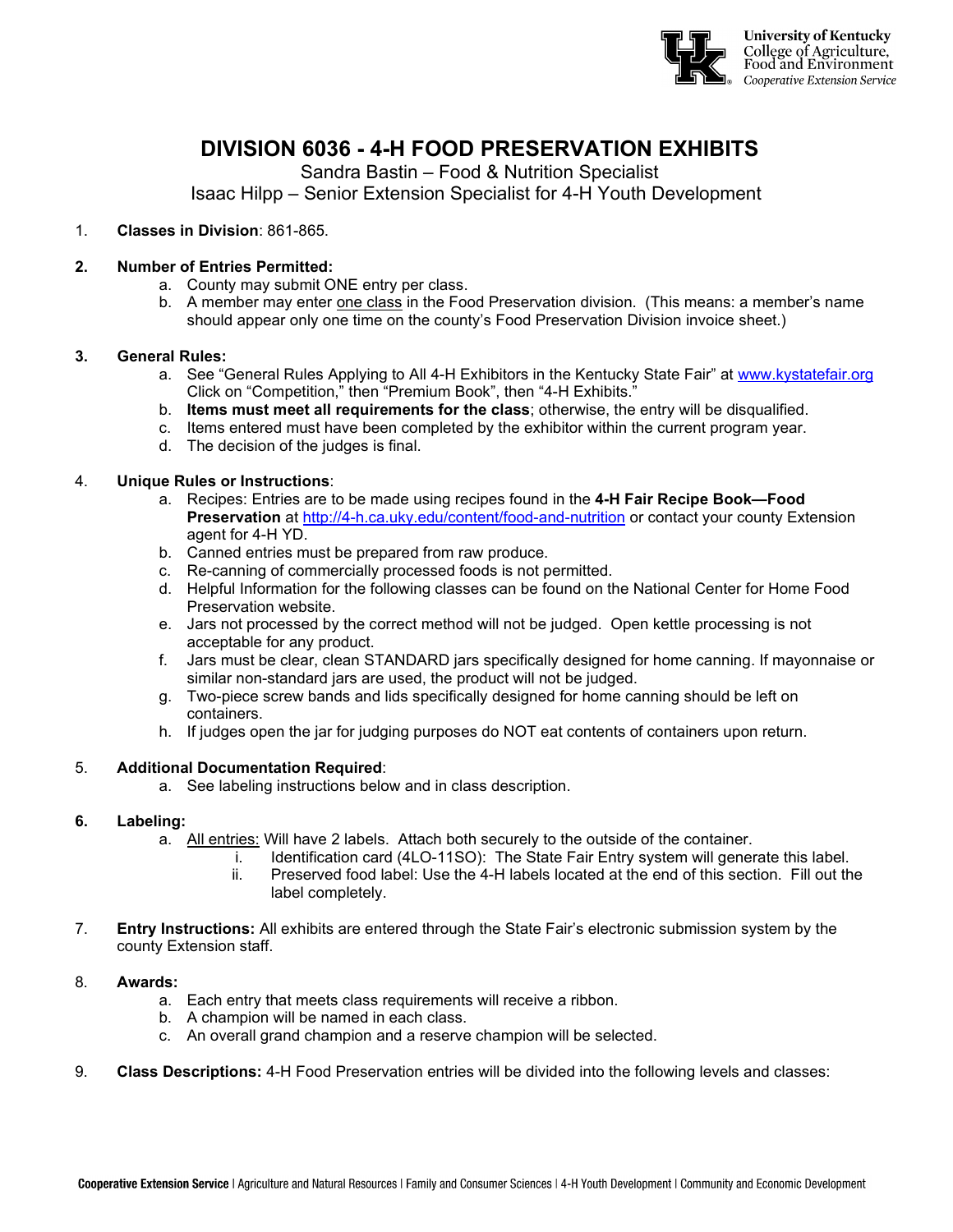- 861 Dried Apples: Dry apples according to the instructions in the *4-H Fair Recipe Book—Food Preservation* at [http://4-h.ca.uky.edu/content/food-and-nutrition.](http://4-h.ca.uky.edu/content/food-and-nutrition) Place 12 pieces of dried fruit in a container which is an example of a container suitable for long term storage of dried fruit. Label package with kind of fruit and date processed. Size of the container is not being judged. Publication HE 3-501 may be helpful: <http://www2.ca.uky.edu/agc/pubs/FCS3/FCS3501/FCS3501.pdf>
- 862 Salsa: (pint jar or smaller) canned using a boiling water canner. Use the recipe in the *4-H Fair Recipe Book—Food Preservation* at [http://4-h.ca.uky.edu/content/food-and-nutrition.](http://4-h.ca.uky.edu/content/food-and-nutrition) The USDA recommended headspace for salsa is 1/2 inch. Canning label must be completed by member and affixed to the jar. Publications Home Canning Salsa (FCS3-581) at [http://www2.ca.uky.edu/agc/pubs/FCS3/FCS3581/FCS3581.pdf,](http://www2.ca.uky.edu/agc/pubs/FCS3/FCS3581/FCS3581.pdf) Home Canning Tomatoes and Tomato Products (FCS3-580) at<http://www2.ca.uky.edu/agc/pubs/FCS3/FCS3580/FCS3580.pdf>and USDA Complete Guide to Home Canning: [http://nchfp.uga.edu/publications/publications\\_usda.html](http://nchfp.uga.edu/publications/publications_usda.html) may be helpful.
- 863 Dill Pickles: (pint jar or smaller), canned using a boiling water canner: Use the recipe in the *4-H Fair Recipe Book—Food Preservation* at [http://4-h.ca.uky.edu/content/food-and-nutrition.](http://4-h.ca.uky.edu/content/food-and-nutrition) The USDA recommended headspace for pickles: 1/2 inch. Canning label must be completed by member and affixed to the jar. Publications Home Canning Pickled and Fermented Foods (FCS3-582) at <http://www2.ca.uky.edu/agc/pubs/FCS3/FCS3582/FCS3582.pdf> and USDA Complete Guide to Home Canning: [http://nchfp.uga.edu/publications/publications\\_usda.html](http://nchfp.uga.edu/publications/publications_usda.html) may be helpful
- 864 Strawberry Jam: (half pint or smaller jar), canned using a boiling water canner. Use the recipe in the *4-H Fair Recipe Book—Food Preservation* at [http://4-h.ca.uky.edu/content/food-and-nutrition.](http://4-h.ca.uky.edu/content/food-and-nutrition) The USDA recommended headspace for jam is 1/4 inch. Canning label must be completed by member and affixed to the jar. Write the type of fruit used on the canning label. Publications FCS3-579 at <http://www2.ca.uky.edu/agc/pubs/FCS3/FCS3579/FCS3579.pdf> and USDA Complete Guide to Home Canning: [http://nchfp.uga.edu/publications/publications\\_usda.html](http://nchfp.uga.edu/publications/publications_usda.html) may be helpful. Refrigerator and freezer jams are not appropriate for this class.
- 865 Green Beans: (One pint), canned using a pressure canner. Use the recipe in the *4-H Fair Recipe Book— Food Preservation* at [http://4-h.ca.uky.edu/content/food-and-nutrition.](http://4-h.ca.uky.edu/content/food-and-nutrition) Beans may be 'raw packed' or 'hot packed' but the packing method used must be indicated on the label. The USDA recommended headspace for green beans is 1 inch. Canning label must be completed by member and affixed to the jar. Publication FCS3-583 Home Canning Vegetables [\(http://www2.ca.uky.edu/agc/pubs/FCS3/FCS3583/FCS3583.pdf](http://www2.ca.uky.edu/agc/pubs/FCS3/FCS3583/FCS3583.pdf) and USDA Complete Guide to Home Canning: [http://nchfp.uga.edu/publications/publications\\_usda.html](http://nchfp.uga.edu/publications/publications_usda.html) may be helpful.

## **Preserved Food labels are on next page**